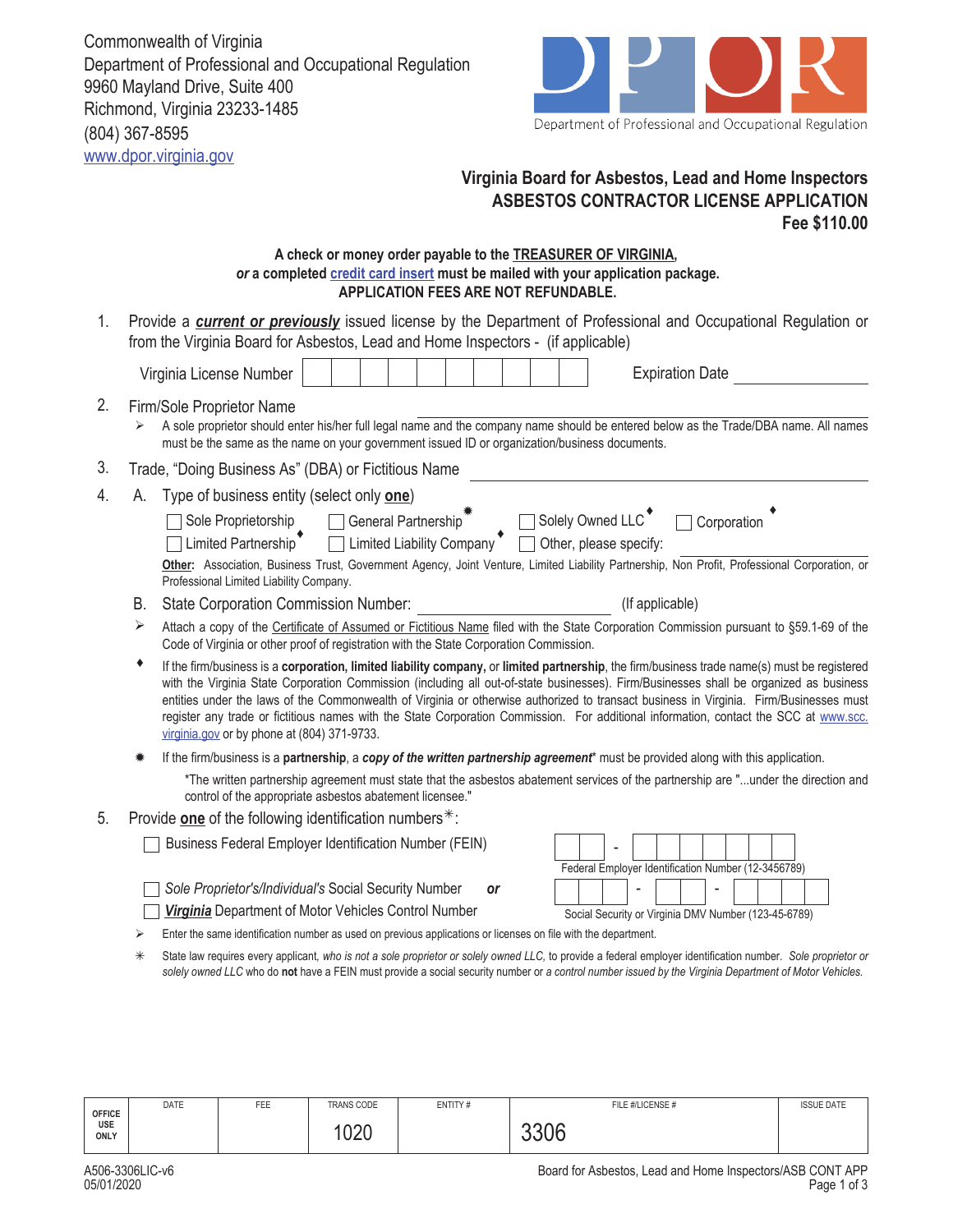| 6.  | Mailing Address (PO Box accepted)<br>The mailing address will be<br>printed on the license.                                                                                                                                                                                                                                                                             |                                                                                                                                                                                                                                                                                                                                                            |        |                                                                                       |                |       |  |  |                     |  |  |                                                                                                    |               |  |  |
|-----|-------------------------------------------------------------------------------------------------------------------------------------------------------------------------------------------------------------------------------------------------------------------------------------------------------------------------------------------------------------------------|------------------------------------------------------------------------------------------------------------------------------------------------------------------------------------------------------------------------------------------------------------------------------------------------------------------------------------------------------------|--------|---------------------------------------------------------------------------------------|----------------|-------|--|--|---------------------|--|--|----------------------------------------------------------------------------------------------------|---------------|--|--|
| 7.  | Street Address (PO Box not accepted)<br>PHYSICAL ADDRESS REQUIRED                                                                                                                                                                                                                                                                                                       |                                                                                                                                                                                                                                                                                                                                                            |        | City<br>Check here if Street Address is the same as the Mailing Address listed above. |                |       |  |  |                     |  |  | Zip Code<br><b>State</b>                                                                           |               |  |  |
|     |                                                                                                                                                                                                                                                                                                                                                                         |                                                                                                                                                                                                                                                                                                                                                            |        |                                                                                       |                |       |  |  |                     |  |  |                                                                                                    |               |  |  |
|     |                                                                                                                                                                                                                                                                                                                                                                         |                                                                                                                                                                                                                                                                                                                                                            | City   |                                                                                       |                |       |  |  |                     |  |  | State                                                                                              | Zip Code      |  |  |
| 8.  | <b>Contact Numbers</b>                                                                                                                                                                                                                                                                                                                                                  | <b>Primary Telephone</b>                                                                                                                                                                                                                                                                                                                                   |        |                                                                                       |                |       |  |  | Alternate Telephone |  |  | Fax                                                                                                |               |  |  |
| 9.  | <b>Email Address</b>                                                                                                                                                                                                                                                                                                                                                    |                                                                                                                                                                                                                                                                                                                                                            |        |                                                                                       |                |       |  |  |                     |  |  |                                                                                                    |               |  |  |
|     |                                                                                                                                                                                                                                                                                                                                                                         |                                                                                                                                                                                                                                                                                                                                                            |        |                                                                                       |                |       |  |  |                     |  |  | Email address is considered a public record and will be disclosed upon request from a third party. |               |  |  |
| 10. | Each applicant must hold a current and valid Virginia Contractor license issued by the Board for Contractors, holding<br>an Asbestos Contracting (ASB) specialty in conjunction with the Asbestos Contractor License issued by the Virginia<br>Board for Asbestos, Lead and Home Inspectors. Provide the firm's contractor license number:<br>VA Contractor License No. | 2                                                                                                                                                                                                                                                                                                                                                          |        |                                                                                       |                |       |  |  |                     |  |  |                                                                                                    |               |  |  |
| 11. | The Qualified Individual (QI) for the firm's ASB specialty must hold a current and valid Asbestos Supervisor license<br>issued by the Virginia Board for Asbestos, Lead and Home Inspectors. Provide the name and license number of the<br>individual who holds this specialty:<br>QI Full Legal Name:                                                                  |                                                                                                                                                                                                                                                                                                                                                            |        |                                                                                       |                |       |  |  |                     |  |  |                                                                                                    |               |  |  |
|     | QI Asbestos Supervisor License No.:                                                                                                                                                                                                                                                                                                                                     |                                                                                                                                                                                                                                                                                                                                                            | 3<br>3 | $\mathbf{0}$                                                                          | $\overline{2}$ |       |  |  |                     |  |  |                                                                                                    |               |  |  |
| 12. | List all of the firm's owners, officers, managers, members or directors (sole proprietor, partners of a general<br>partnership, managing partner of a limited partnership, officers/directors of an association, managers/members of a<br>limited liability company, or officers of a corporation):                                                                     |                                                                                                                                                                                                                                                                                                                                                            |        |                                                                                       |                |       |  |  |                     |  |  |                                                                                                    |               |  |  |
|     | Individual's First Name                                                                                                                                                                                                                                                                                                                                                 | Last Name<br>MI                                                                                                                                                                                                                                                                                                                                            |        |                                                                                       |                | Title |  |  | Telephone No.       |  |  | Social Security No. or<br>VA DMV Control No.*                                                      | Date of Birth |  |  |
|     |                                                                                                                                                                                                                                                                                                                                                                         |                                                                                                                                                                                                                                                                                                                                                            |        |                                                                                       |                |       |  |  |                     |  |  |                                                                                                    |               |  |  |
|     |                                                                                                                                                                                                                                                                                                                                                                         |                                                                                                                                                                                                                                                                                                                                                            |        |                                                                                       |                |       |  |  |                     |  |  |                                                                                                    |               |  |  |
|     |                                                                                                                                                                                                                                                                                                                                                                         |                                                                                                                                                                                                                                                                                                                                                            |        |                                                                                       |                |       |  |  |                     |  |  |                                                                                                    |               |  |  |
|     |                                                                                                                                                                                                                                                                                                                                                                         |                                                                                                                                                                                                                                                                                                                                                            |        |                                                                                       |                |       |  |  |                     |  |  |                                                                                                    |               |  |  |
|     | Vehicles.                                                                                                                                                                                                                                                                                                                                                               | State law requires every applicant for a license, certificate, registration or other authorization to engage in a business, trade, profession or<br>occupation issued by the Commonwealth to provide a social security number or a control number issued by the Virginia Department of Motor                                                               |        |                                                                                       |                |       |  |  |                     |  |  |                                                                                                    |               |  |  |
| 13. | Has the firm, or any of the firm's owners, officers, managers, members or directors ever been subject to a<br>disciplinary action taken by any (including Virginia) local, state or national regulatory body?<br>No<br>Yes                                                                                                                                              | If yes, complete the Disciplinary Action Reporting Form.                                                                                                                                                                                                                                                                                                   |        |                                                                                       |                |       |  |  |                     |  |  |                                                                                                    |               |  |  |
| 14. | А.<br>No<br>Yes                                                                                                                                                                                                                                                                                                                                                         | Has the firm, or any of the firm's owners, officers, managers, members or directors ever been convicted or<br>found guilty, regardless of the manner of adjudication, in any jurisdiction of the United States of any felony? Any<br>plea of nolo contendere shall be considered a conviction.<br>If yes, complete the Criminal Conviction Reporting Form. |        |                                                                                       |                |       |  |  |                     |  |  |                                                                                                    |               |  |  |
|     |                                                                                                                                                                                                                                                                                                                                                                         |                                                                                                                                                                                                                                                                                                                                                            |        |                                                                                       |                |       |  |  |                     |  |  |                                                                                                    |               |  |  |